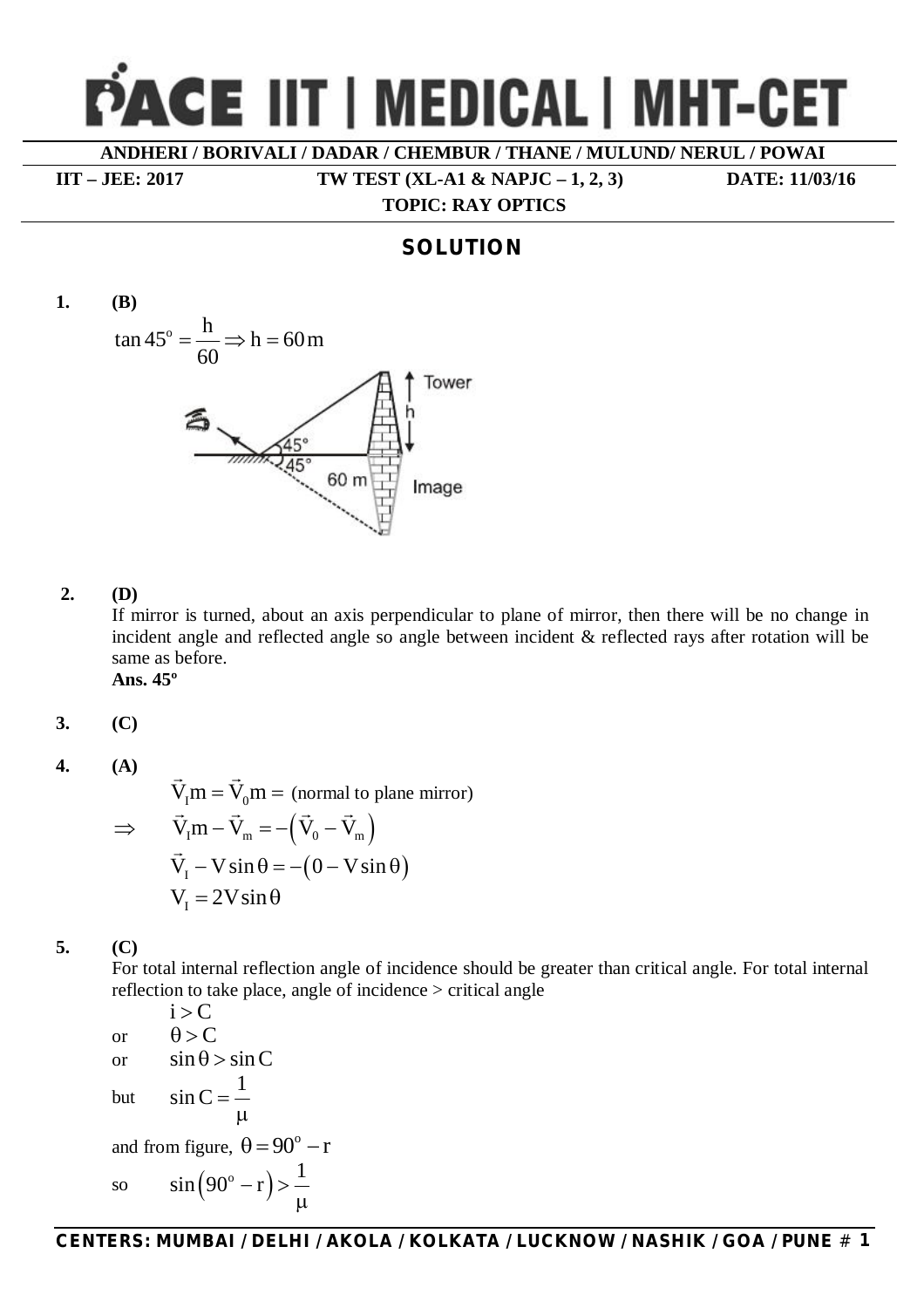i.e.  $\mu =$  ...(i) 1  $...(i)$ cosr  $\mu = -$ 

from Snell's law

$$
\frac{\sin 45^{\circ}}{\sin r} = \mu \implies \sin r = \frac{1}{\sqrt{2}\mu}
$$
  
 
$$
\therefore \cos r = \sqrt{1 - \sin^2 r} = \sqrt{1 - \frac{1}{2\mu^2}}
$$

Thus, equation (i) becomes

$$
\mu > \frac{1}{\sqrt{1 - \frac{1}{2\mu^{2}}}} \qquad \therefore \qquad \mu^{2} = \frac{1}{1 - \frac{1}{2\mu^{2}}}
$$

$$
\mu^{2} - \sqrt{\frac{1}{2}} = 1 \qquad \text{or} \qquad \mu = \sqrt{\frac{3}{2}}
$$

**6. (C)**

or

As the object moves from infinity to centre of curvature, the distance between object and image reduces from infinity to zero.

As the object moves from centre of curvature to focus, the distance between object and image increases from zero to infinity.

As the object moves from focus to pole, the distance between object and its image reduces from infinity to zero. Hence the distance between object and its image shall be 40 cm three times.

#### **7. (D)**

When object moves normal to the mirror, image velocity will be opposite to it. When object moves parallel to the mirror, image velocity will be in the same direction.

#### **8. (A)**

Using newt on's formula  $xy = f^2$  $\Rightarrow$  20 y = (10)<sup>2</sup>  $\Rightarrow$  y = 5 cm.

### **9. (B)**

When a light ray enters from air to glass, its frequency remains unchanged, velocity (in denser medium) decreases; so wavelength n  $\cup$  $\lambda = -$  decreases.

### **10. (B)**

$$
i + r = 70^{\circ}
$$
  
\n
$$
\delta = 360^{\circ} - 2(i + r)
$$
  
\n
$$
= 360^{\circ} - 2 \times 70^{\circ} = 360^{\circ} - 140^{\circ} = 220^{\circ}
$$

### **11. (BC)**

Draw an incident ray along the top side of rectangular strip, which happens to be parallel to the principal axis. After reflection this ray passes through focus. Hence image of all points (for e.g.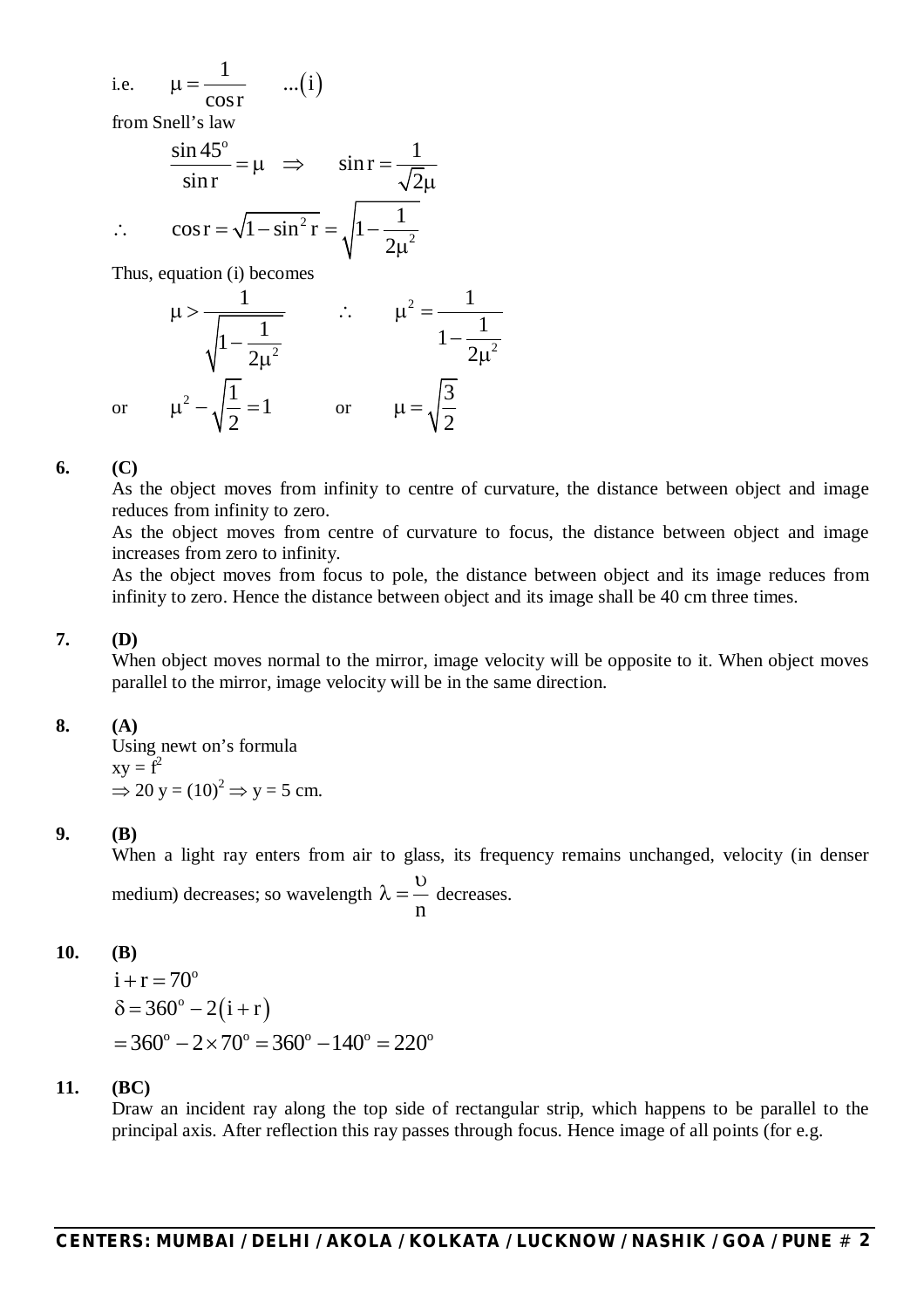

O1, O2, O3, .......) on top side of the strip lie on this reflected ray (at  $I_1$ ,  $I_2$ ,  $I_3$ , .......) in between focus and centre of curvature. Thus the image of this strip is a triangle as shown in figure

#### **12. (BD)**

A concave or convex mirror is to be placed left of the object. The object and the image both will be real for concave mirror and virtual for convex mirror.

**13. (AC)**

**14. (A)**

15. **(B)** 16. **(B)**

$$
\vec{v}_A = \hat{i} + \vec{a}\hat{t} = \hat{i} + (2\hat{i} + \hat{j})(2) = 5\hat{i} + 2\hat{j}
$$
\n
$$
\vec{v}_{A'} = -5\hat{i} + 2\hat{j}\vec{v}_{A'A} = \vec{v}_{A'} - \vec{v}_{A} = -10\hat{i}
$$
\n
$$
\vec{v}_B = (-\hat{i} + 3\hat{j}), \vec{v}_B = \hat{i} + 3\hat{j} \text{ so } \vec{v}_{B'B} = 2\hat{i}
$$
\nFor particle C  $\frac{dv_y}{dt} = 2t \implies v_y - 6 = t^2 \implies v_y = 6 + 4 = 10$ \n
$$
\vec{v}_C = 5\hat{i} + 10\hat{j}, v_{C'} = -5\hat{i} + 10\hat{j} \text{ so } \vec{v}_{C'C} = -10\hat{i}
$$
\n
$$
\vec{v}_D = 3\hat{i} - \hat{j}, \vec{v}_{D'} = -3\hat{i} - \hat{j}, \vec{v}_{D'D} = -6\hat{i}
$$

**17. (C)**

$$
\theta_{\min} > C
$$
\n
$$
\sin \theta_{\min} > \sin C
$$
\n
$$
\frac{R - d}{R} > \frac{1}{n}
$$
\n
$$
\Rightarrow \quad Rn - dn > R
$$
\n
$$
\Rightarrow \quad R > \frac{nd}{n - 1}
$$
\n
$$
R > \frac{2.4 \text{ mm}}{2 - 1}
$$
\n
$$
R > 8 \text{ mm}
$$

**18. (ABC)**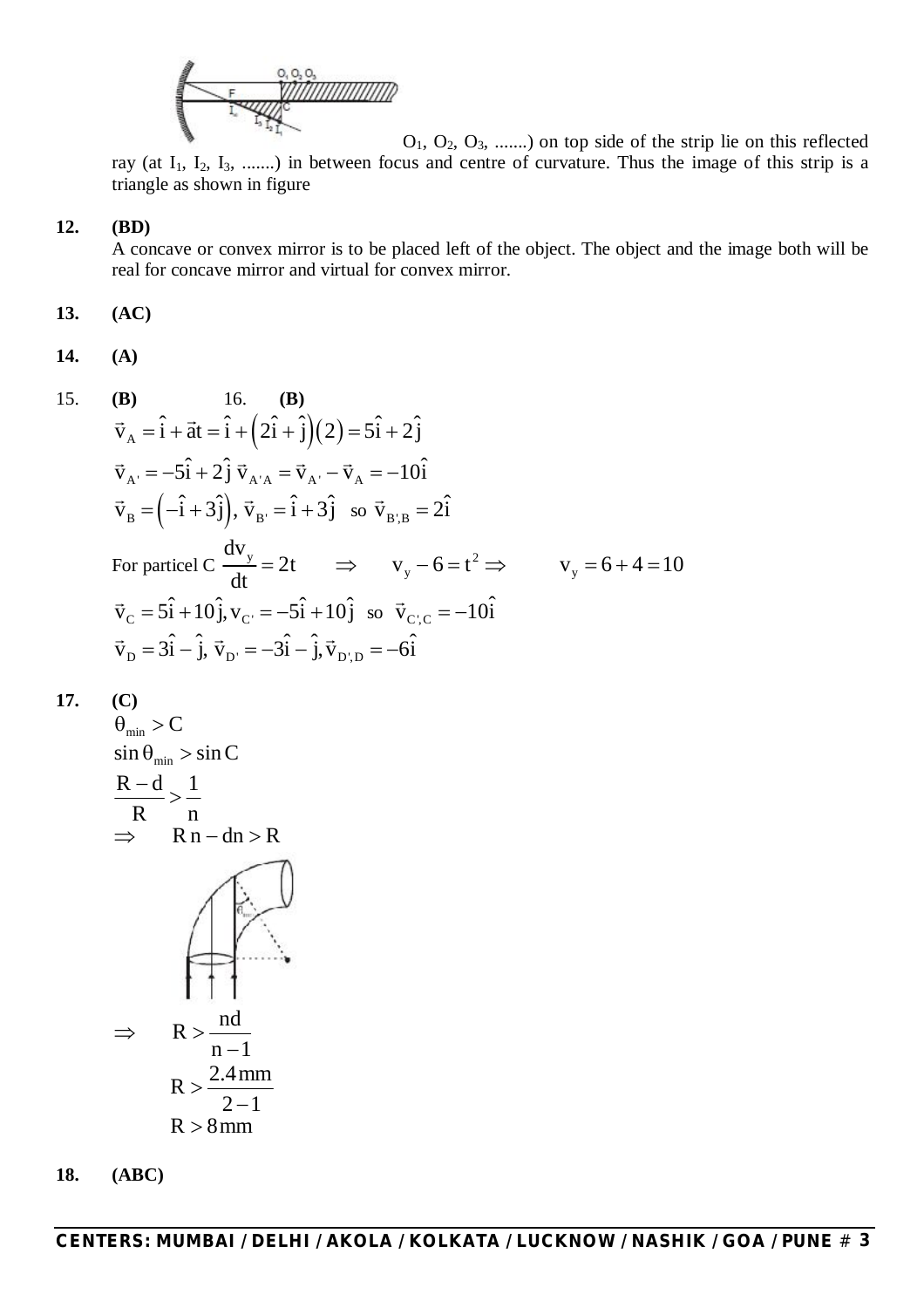**19. (AB)**

**20. (AC)**  $\left(n_i-1\right)\left|\frac{1}{\mathbf{D}}-\frac{1}{\mathbf{D}}\right|\Rightarrow\mathbf{f}_{\text{film}}$ film  $\frac{1}{\epsilon} = (n_1 - 1) \left( \frac{1}{n_1} - \frac{1}{n_2} \right) \Rightarrow f_{\text{fi}}$  $f_{\text{film}}$   $($   $\vert$   $)$   $\langle$  R R  $=(n_1-1)\left(\frac{1}{R}-\frac{1}{R}\right) \Rightarrow f_{\text{film}} = \infty$  (infinite) No effect of presence of film. **From Air to Glass** Using single spherical refraction  $\frac{2}{2} - \frac{1}{2} - \frac{n_2 - ...}{n_2}$ 

 $\frac{n_2}{v_1} - \frac{1}{v_2} = \frac{n_2 - 1}{R}$ ,  $\frac{1.5}{v_1} - \frac{1}{r_2} = \frac{15.1}{R}$   $\Rightarrow v = 3R$   $f_1 = 63R$ v u R v  $\propto$  R  $\frac{1}{2} - \frac{1}{2} = \frac{12}{2}$ ,  $\frac{1.5}{2} - \frac{1}{2} = \frac{15.1}{2} \Rightarrow v = 3R$  f<sub>1</sub> = 6  $\infty$ **From Glass to Air**

#### **21. (ABCD)**

Apparent depth = Actual Depth /( $\mu_{rel}$ )

#### **22. (B)**



**23. (AB)**



In diagram angle of emergence  $= 60^{\circ}$ 

$$
\therefore \angle BOC = 60^{\circ}
$$
  
\n
$$
\therefore \quad r + r = 60^{\circ} \implies \quad r = 30^{\circ}
$$
  
\n
$$
\therefore \quad \mu = \frac{\sin 60^{\circ}}{\sin 30^{\circ}} \implies \quad \mu = \sqrt{3}
$$

# **24. (AC)**

Given: Focal length of the objective,  $f_0 = 60$  cm Focal length of the eye piece,  $f_e = 5$  cm angle subtended  $\theta = 2^{\circ}$ From the formula of magnification o  $m = \frac{f_{o}}{f} = \frac{60}{5} = 12$  $f_e$  5  $=\frac{1}{c}=\frac{00}{7}=1$ 

Hence, angular width of the image is given by  
\n
$$
\beta = a.m
$$
\n
$$
= 2 \times 12 = 24^{\circ}
$$